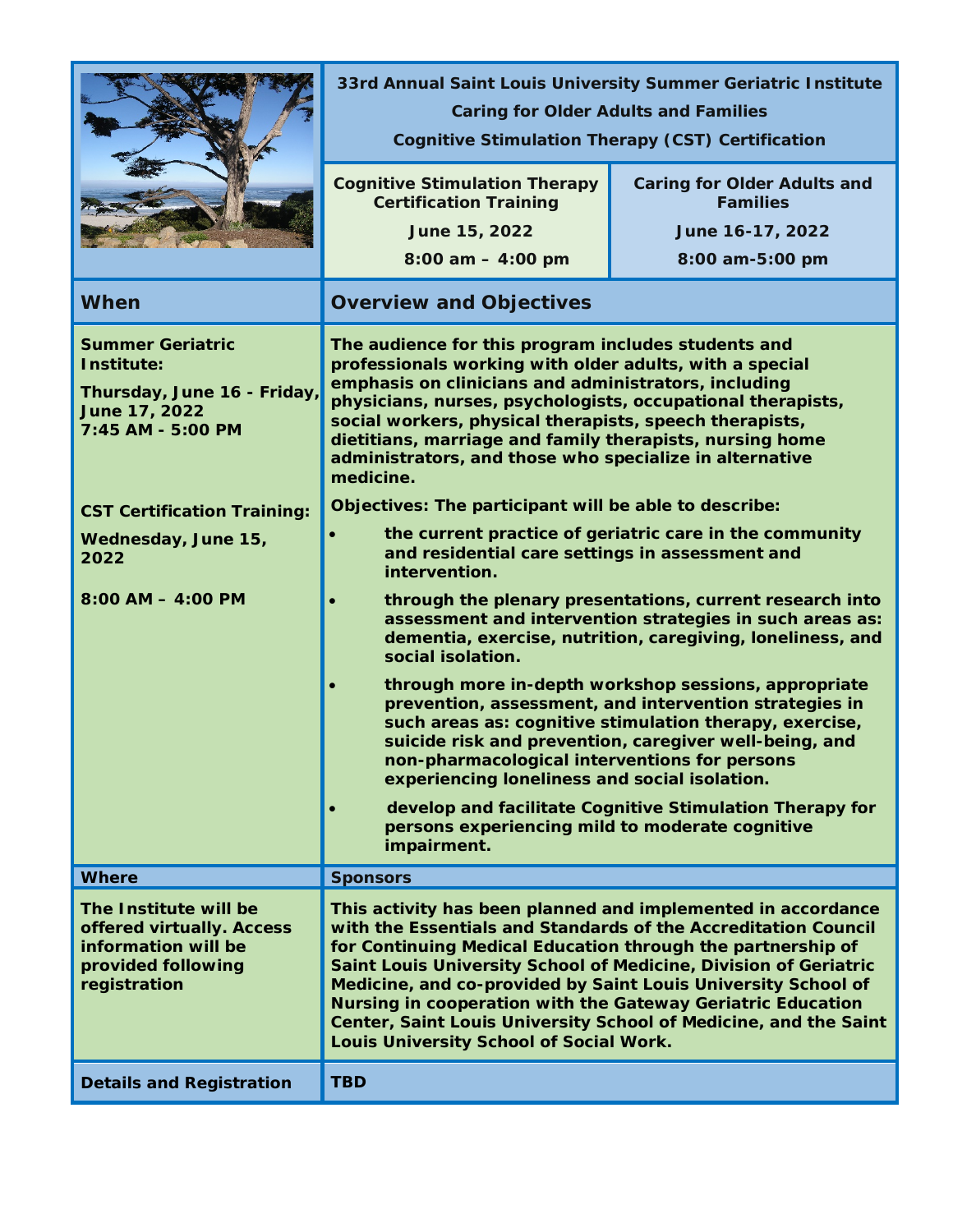### **AGENDA**

### **Thursday, June 16, 2022**

| $7:45$ AM $-$ 8:00 AM   | Welcome - John E. Morley, MB, BCh and Marla Berg-Weger, PhD, LCSW                                                                                                                                                                                                                                                                                                                                                                                                                                                                               |
|-------------------------|-------------------------------------------------------------------------------------------------------------------------------------------------------------------------------------------------------------------------------------------------------------------------------------------------------------------------------------------------------------------------------------------------------------------------------------------------------------------------------------------------------------------------------------------------|
| $8:00$ AM $-$ 9:00 AM   | Max K. Horwitt Memorial Nutrition Lecture: Anorexia of Aging, presented by John E.<br>Morley, MB, BCh, Professor Emeritus, Saint Louis University Division of Geriatric<br><b>Medicine</b>                                                                                                                                                                                                                                                                                                                                                      |
|                         | Dr. Morley will address a longstanding issue that is often overlooked in providing care<br>for older adults, anorexia related to aging. He will highlight work on a new project to<br>assessment educational needs among health professions related to this topic.                                                                                                                                                                                                                                                                              |
| $9:00$ AM $-$ 9:30 AM   | Medical Marijuana in Geriatric Care, presented by Miriam Rodin, MD, Professor, Saint<br>Louis University Division of Geriatric Medicine                                                                                                                                                                                                                                                                                                                                                                                                         |
|                         | This session will discuss the use of medical marijuana among older adults and the<br>impact on care.                                                                                                                                                                                                                                                                                                                                                                                                                                            |
| $9:30$ AM $-$ 10:00 AM  | Addressing Stigma and Shame Issues for Caregivers, presented by Lina Toledo-Franco,<br>MD, Assistant Professor, Saint Louis University Division of Geriatric Medicine                                                                                                                                                                                                                                                                                                                                                                           |
|                         | Dr. Toledo-Franco will discuss ways in which caregivers can overcome stigma and<br>shame that often occurs for caregivers while feeling comfortable talking with the health<br>care team about important issues.                                                                                                                                                                                                                                                                                                                                |
| $10:00$ AM $- 10:15$ AM | <b>Morning Break</b>                                                                                                                                                                                                                                                                                                                                                                                                                                                                                                                            |
| $10:15$ AM $- 11:15$ AM | Lewy Body Dementia, presented by Angela Sanford, MD, CMD, Associate Professor,<br>Saint Louis University Division of Geriatric Medicine                                                                                                                                                                                                                                                                                                                                                                                                         |
|                         | In this lecture, Dr. Sanford will introduce Lewy Body Dementia from diagnosis to<br>management, and treatment strategies.                                                                                                                                                                                                                                                                                                                                                                                                                       |
| 11:15 AM - 12:00 PM     | Dual-tasking in Neurodegeneration: Opening the Window to Preclinical and Early<br>Disease, presented by Jason Longhurst, PhD, Assistant Professor, Saint Louis University<br><b>Department of Physical Therapy</b>                                                                                                                                                                                                                                                                                                                              |
|                         | This session will introduce participants to the utility and challenges of dual task<br>paradigms in neurodegenerative disease with an emphasis on early and preclinical<br>disease. The impact of attentional strategies and task specific interference will be<br>discussed. Participants will achieve a greater understanding of the design,<br>implementation, and measurement of dual-task paradigms in individuals with<br>neurodegenerative disease. Significant time will be devoted to the future directions for<br>work on this topic. |
| 12:00 PM - 1:00 PM      |                                                                                                                                                                                                                                                                                                                                                                                                                                                                                                                                                 |
|                         | <b>Lunch Break</b>                                                                                                                                                                                                                                                                                                                                                                                                                                                                                                                              |
| $1:00$ PM $- 2:15$ PM   | Brain Foods- Nutrition and Brain Health, presented by George T. Grossberg, MD, Samuel<br>W. Fordyce Professor, Saint Louis University Department of Geriatric Psychiatry                                                                                                                                                                                                                                                                                                                                                                        |
|                         | Dr. Grossberg will discuss the connections between the foods we eat and our brain<br>health along with the implications for geriatric practice.                                                                                                                                                                                                                                                                                                                                                                                                 |
|                         | What Happens When the Patient Doesn't Die? Understanding Live Discharge from<br>Hospice Care, presented by Cara Wallace, PhD, Associate Professor, Saint Louis<br><b>University School of Social Work</b>                                                                                                                                                                                                                                                                                                                                       |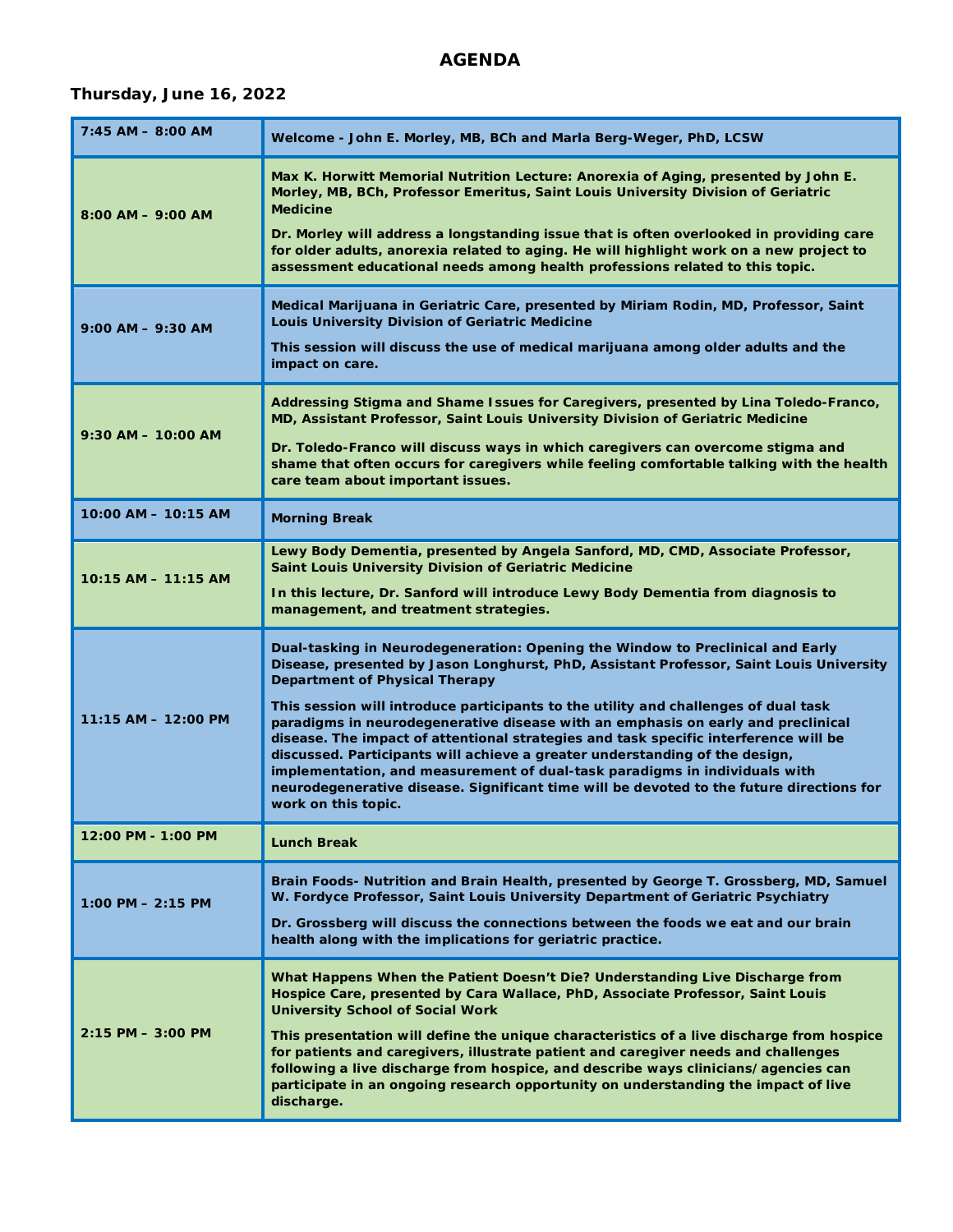| $3:00$ PM $-3:15$ PM      | <b>Afternoon Break</b>                                                                                                                                                                                                                                                                                                                                                                                                                                                                                                                                                                                                                                                 |
|---------------------------|------------------------------------------------------------------------------------------------------------------------------------------------------------------------------------------------------------------------------------------------------------------------------------------------------------------------------------------------------------------------------------------------------------------------------------------------------------------------------------------------------------------------------------------------------------------------------------------------------------------------------------------------------------------------|
| <b>WORKSHOP SESSION I</b> |                                                                                                                                                                                                                                                                                                                                                                                                                                                                                                                                                                                                                                                                        |
| $3:15$ PM $- 5:00$ PM     | Workshop A: One Day at a Time: Dementia Strategies in Everyday Life, presented by Jan<br>Fabick, MSW, LCSW and Kari Burch, OTR/L, Memory Care Home Solutions<br>This workshop will reframe the current view of behaviors when working with a person<br>with dementia. Learners will recognize the value of promoting well-being in reducing<br>challenging behaviors and symptoms. Learners will also be guided through a framework<br>that will help to recognize and cope with challenging behaviors while meeting unmet<br>needs of a person with dementia and exploring early intervention techniques.                                                             |
| $3:15$ PM $- 5:00$ PM     | Workshop B: How Focusing on Staff Emotional Well-being Can Help You Achieve Quality<br>& Safety Goals, presented by Dana Schmitz, BS, MS and Sibyl Goodwin, BSN, Health<br><b>Quality Innovators</b><br>This presentation will introduce HQIN's Staff Mental Health and Well-being action plan<br>template that includes implementation steps and many useful resources. We will<br>provide real-world strategies that long-term care facilities can apply to improve staff<br>mental health and well-being. We will relate the value of staff resilience to meeting<br>your quality or safety goals and discuss quality improvement tools to support your<br>efforts. |
| 5:00 PM                   | <b>Adjournment for the Day</b>                                                                                                                                                                                                                                                                                                                                                                                                                                                                                                                                                                                                                                         |

## **Friday, June 17, 2022**

| $7:45$ AM $-$ 8:00 AM   | Welcome -Marla Berg-Weger, PhD, LCSW                                                                                                                                                                                                                                                                                                                                                                                                                                                                                                                                                                                                                                                              |
|-------------------------|---------------------------------------------------------------------------------------------------------------------------------------------------------------------------------------------------------------------------------------------------------------------------------------------------------------------------------------------------------------------------------------------------------------------------------------------------------------------------------------------------------------------------------------------------------------------------------------------------------------------------------------------------------------------------------------------------|
| $8:00$ AM $-$ 9:15 AM   | Flood Memorial Alzheimer's Disease Lecture: Emerging Therapies for Alzheimer's<br>Disease: The Drug Development Pipeline presented by Jeffrey L. Cummings, MD, ScD,<br>University of Nevada-Las Vegas Chambers-Grundy Center for Transformative<br><b>Neuroscience</b><br>Dr. Cummings will describe how potential treatments for Alzheimer's disease are<br>discovered and how they progress through testing in clinical trials. Targets of<br>Alzheimer drug development will be discussed and emerging therapies detailed.                                                                                                                                                                     |
| $9:15 AM - 9:45 AM$     | Driving performance and behavior: From molecular biomarkers to neighborhoods,<br>presented by Ganesh Babulal, PhD, Assistant Professor, Washington University School<br>of Medicine<br>This session will examine current research examining driving across the spectrum from<br>road tests to daily driving behavior. It will differentiate normal age-related decrements<br>in driving abilities that may result from disease-related decline and describe individual,<br>interpersonal, social, and environmental factors that influence transportation needs.<br>Finally, it will elaborate on the relationships between AD biomarkers and driving<br>performance and behavior.                |
| $9:45$ AM $-$ 10:00 AM  | <b>Morning Break</b>                                                                                                                                                                                                                                                                                                                                                                                                                                                                                                                                                                                                                                                                              |
| $10:00$ AM $- 11:00$ AM | Diversity, Equity and Inclusion in Geriatric Care: Case Examples of Improved Patient<br>Care, presented Anna Faul, PhD, Professor and Executive Director, Trager Institute,<br>University of Louisville and Barbara Gordon, MA, Director of Community Engagement,<br><b>Trager Institute, University of Louisville</b><br>This lecture will discuss ways to deliberately and intentionally include a diversity,<br>equity, and inclusion focus into the 4Ms of age friendly geriatric care, namely what<br>matters most, medication, mentation and mobility. We will provide examples of how<br>this focus can be embedded in each of the Ms and how this focus greatly improves<br>patient care. |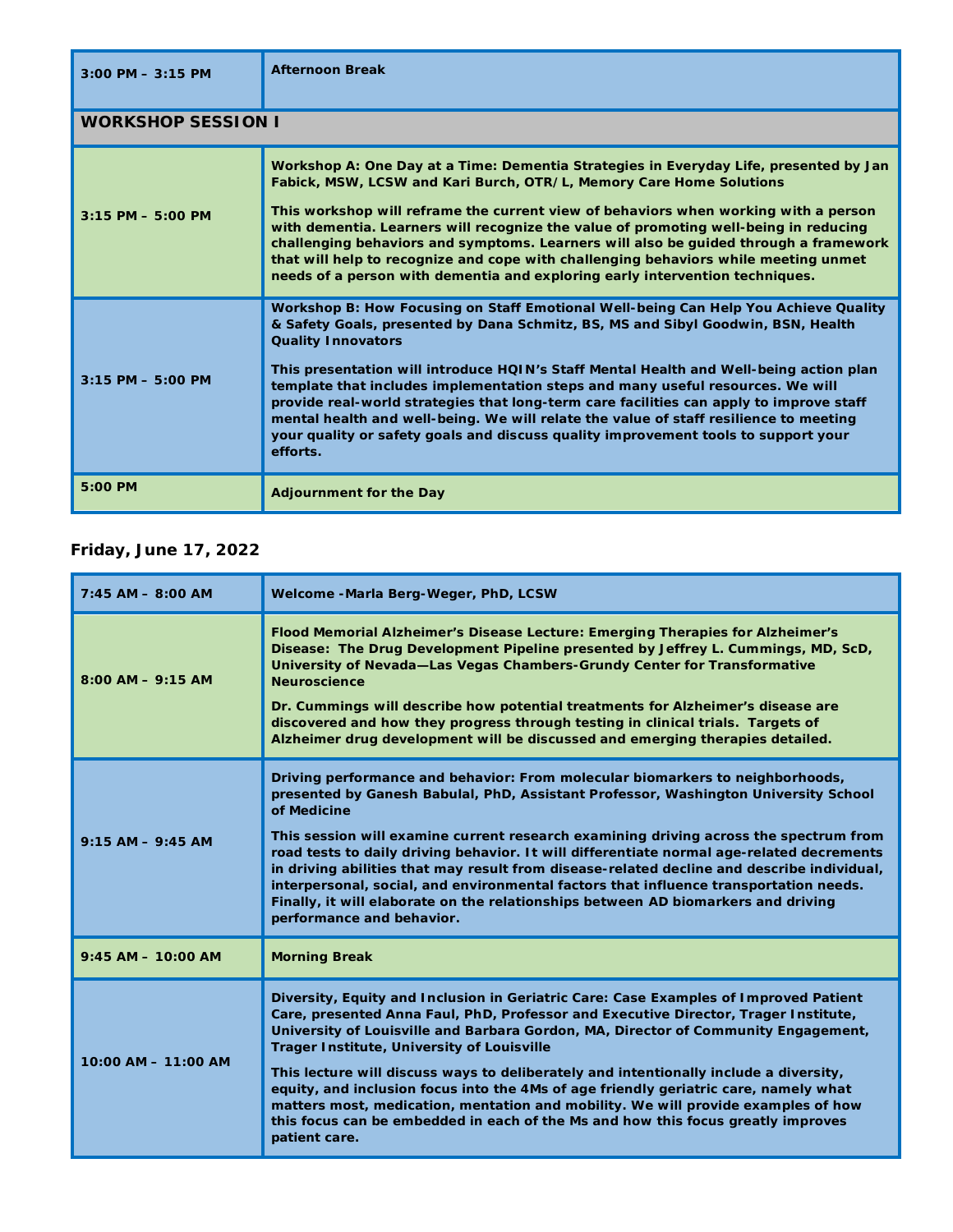| $11:00$ AM $- 11:30$ AM              | Prevention of Cardiovascular Disease: Guideline-based Strategies, Julie Gammack, MD,<br>Professor, Saint Louis University Division of Geriatric Medicine<br>Dr. Gammack will introduce strategies for preventing cardiovascular disease for<br>clinicians to consider when working with older adults. |
|--------------------------------------|-------------------------------------------------------------------------------------------------------------------------------------------------------------------------------------------------------------------------------------------------------------------------------------------------------|
| $11:30$ AM $- 12:00$ PM              | Kidney Disease: A Geriatric Perspective, presented by Osama Osman MD, Assistant<br>Professor, Saint Louis University Division of Geriatric Medicine<br>This presentation will present an insight into the impact of kidney disease on an older<br>adult from assessment through intervention.         |
| $12:00 \text{ PM} - 1:00 \text{ PM}$ | Lunch                                                                                                                                                                                                                                                                                                 |

# **WORKSHOP SESSION II**

| $1:00$ PM - $3:00$ PM | Workshop C: Part I: Addressing Loneliness and Social Isolation Through a Circle of<br>Friends, presented by Max Zubatsky, PhD, LMFT and Marla Berg-Weger, PhD, LCSW<br>Part I of this two-part workshop will provide participants with knowledge and skills to<br>facilitate this evidence-based non-pharmacologic intervention, Circle of Friends,<br>developed to decrease loneliness and social isolation. |
|-----------------------|---------------------------------------------------------------------------------------------------------------------------------------------------------------------------------------------------------------------------------------------------------------------------------------------------------------------------------------------------------------------------------------------------------------|
| $1:00$ PM - $3:00$ PM | Workshop D: Suicide Assessment and Intervention Among Older Adults presented by<br>Shannon Cooper-Sadlo, PhD, LCSW, Associate Clinical Professor, Saint Louis University<br><b>School of Social Work</b><br>Dr. Cooper-Sadlo will discuss issues of suicide risk, prevention, assessment, and<br>intervention within the geriatric population.                                                                |
| $3:00$ PM - $3:15$ PM | <b>Afternoon Break</b>                                                                                                                                                                                                                                                                                                                                                                                        |

# **Workshop Session III**

| $3:15$ PM $- 5:00$ PM | Workshop E: Part II: Addressing Loneliness and Social Isolation Through a Circle of<br>Friends, presented by Max Zubatsky, PhD, LMFT, Associate Professor, Saint Louis<br>University Medical Family Therapy Program and Marla Berg-Weger, PhD, LCSW,<br><b>Professor Emeritus, Saint Louis University School of Social Work</b><br>This workshop will provide participants with knowledge and skills to facilitate this<br>evidence-based non-pharmacologic intervention, Circle of Friends, developed to<br>decrease loneliness and social isolation. |
|-----------------------|--------------------------------------------------------------------------------------------------------------------------------------------------------------------------------------------------------------------------------------------------------------------------------------------------------------------------------------------------------------------------------------------------------------------------------------------------------------------------------------------------------------------------------------------------------|
| $3:15$ PM $- 5:00$ PM | Workshop F: Cognitive Stimulation Therapy (CST), presented by Janice Lundy, BSW, MA,<br>MHA, Perry County Memorial Hospital and Debbie Blessing, BS, A.T. Still University<br>This interactive workshop will provide an introduction to the non-pharmacologic,<br>evidence-based intervention for persons with early to moderate stage dementia.<br>Participants will learn about the history, key principles, and strategies for facilitating<br>CST.                                                                                                 |
| $5:00$ PM             | Evaluation / Conference Adjourned                                                                                                                                                                                                                                                                                                                                                                                                                                                                                                                      |